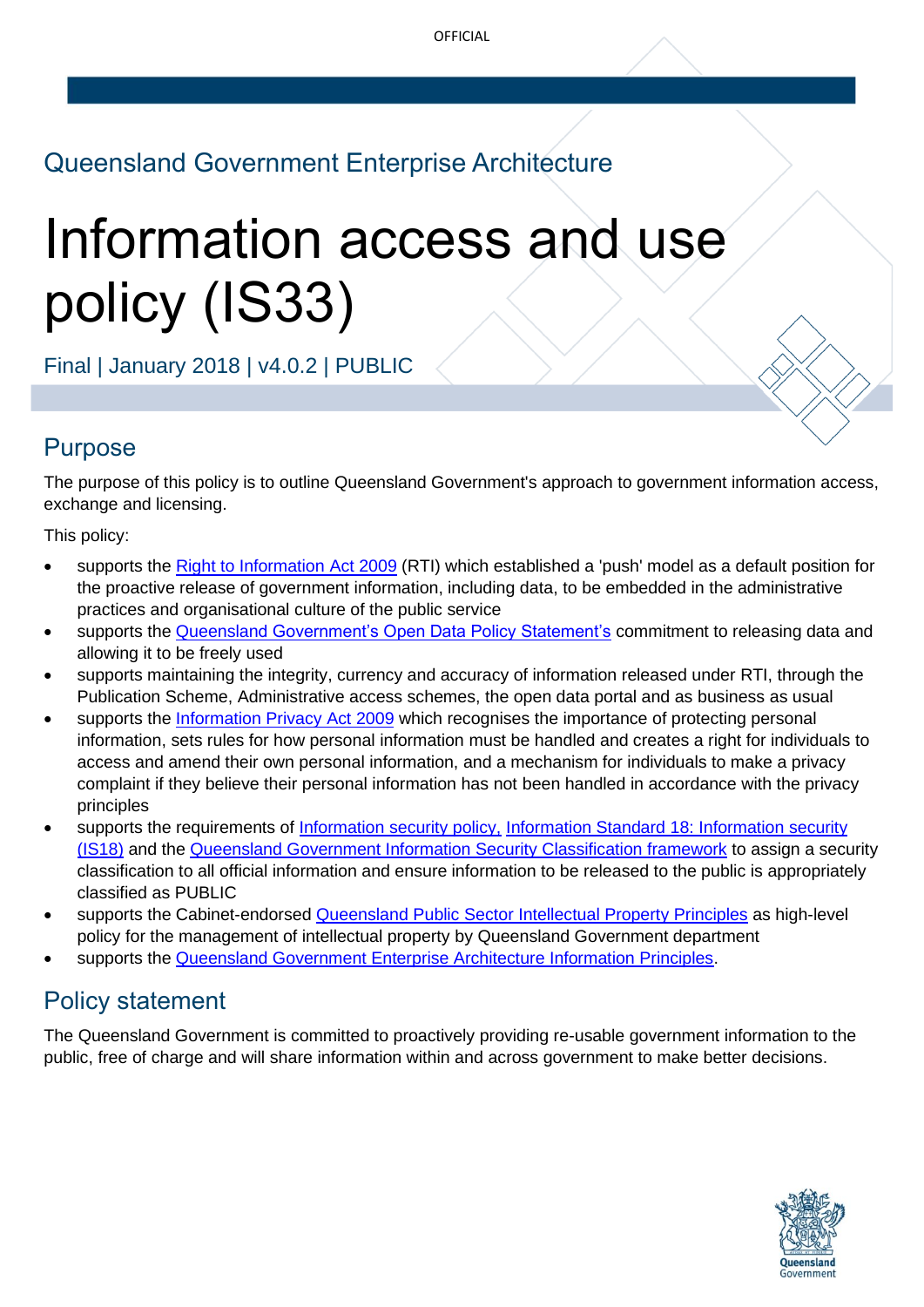|      | OFFICIAL |                                        |
|------|----------|----------------------------------------|
| QGEA | Public   | Information access and use policy-IS33 |

## Policy benefits

Implementation of this policy will:

- improve accountability and transparency of government
- improve community ability to access, use and re-use government information and participate in government
- generate initiatives with social and economic benefits through re-use of government information reduced costs of government information collection and management across government
- improve opportunities for proactive service delivery to the community.

# **Applicability**

This strategy applies to all Queensland Government departments (as defined by the [Public Service Act 2008\)](https://www.legislation.qld.gov.au/view/pdf/inforce/current/act-2008-038). Accountable officers (not already in scope of the Public Service Act 2008) and statutory bodies under the [Financial and Performance Management Standard 2019](https://www.legislation.qld.gov.au/view/pdf/asmade/sl-2019-0182) must have regard to this strategy in the context of internal controls, financial information management systems and risk management. Please see the [Applicability of the QGEA](https://www.qgcio.qld.gov.au/information-on/qgea/applicability) for further information.

## Policy requirements

#### Policy requirement 1: Departments must provide government information to the public to the maximum extent possible

The Queensland Government recognises the importance of providing government information to the public. Departments must routinely and proactively provide government information to the public to the maximum extent possible, subject to legislative and policy requirements (e.g. confidentiality, privacy, information security, open data policy) by:

- establishing an authorising and accountability environment for the release of government information
- taking all reasonable steps to make government information easily available by using open formats for data, and ensuring information is accessible to people disadvantaged geographically, socio-economically or because they have a disability
- releasing government information administratively wherever required or possible so that formal application under the [Right to Information Act 2009](https://www.legislation.qld.gov.au/view/html/inforce/current/act-2009-013) or the [Information Privacy Act 2009](https://www.legislation.qld.gov.au/view/html/inforce/current/act-2009-014) is a last resort.

#### Policy requirement 2: Departments must support the exchange of government information with other government entities where there is a business need

Accurate and complete information is essential for governments to provide efficient and effective services. Departments must support the exchange of government information with other government entities where there is a business need, subject to legislative and policy requirements (e.g. confidentiality, privacy, information security). While privacy and security requirements must be met, they must not inhibit shared access to government information when it is permissible.

#### Policy requirement 3: Departments must provide government information free of charge to the maximum extent possible

The Queensland Government aims to provide access to government information at the lowest cost possible to maximise its innovative use across the community. Departments must provide government information free of charge, to the maximum extent possible.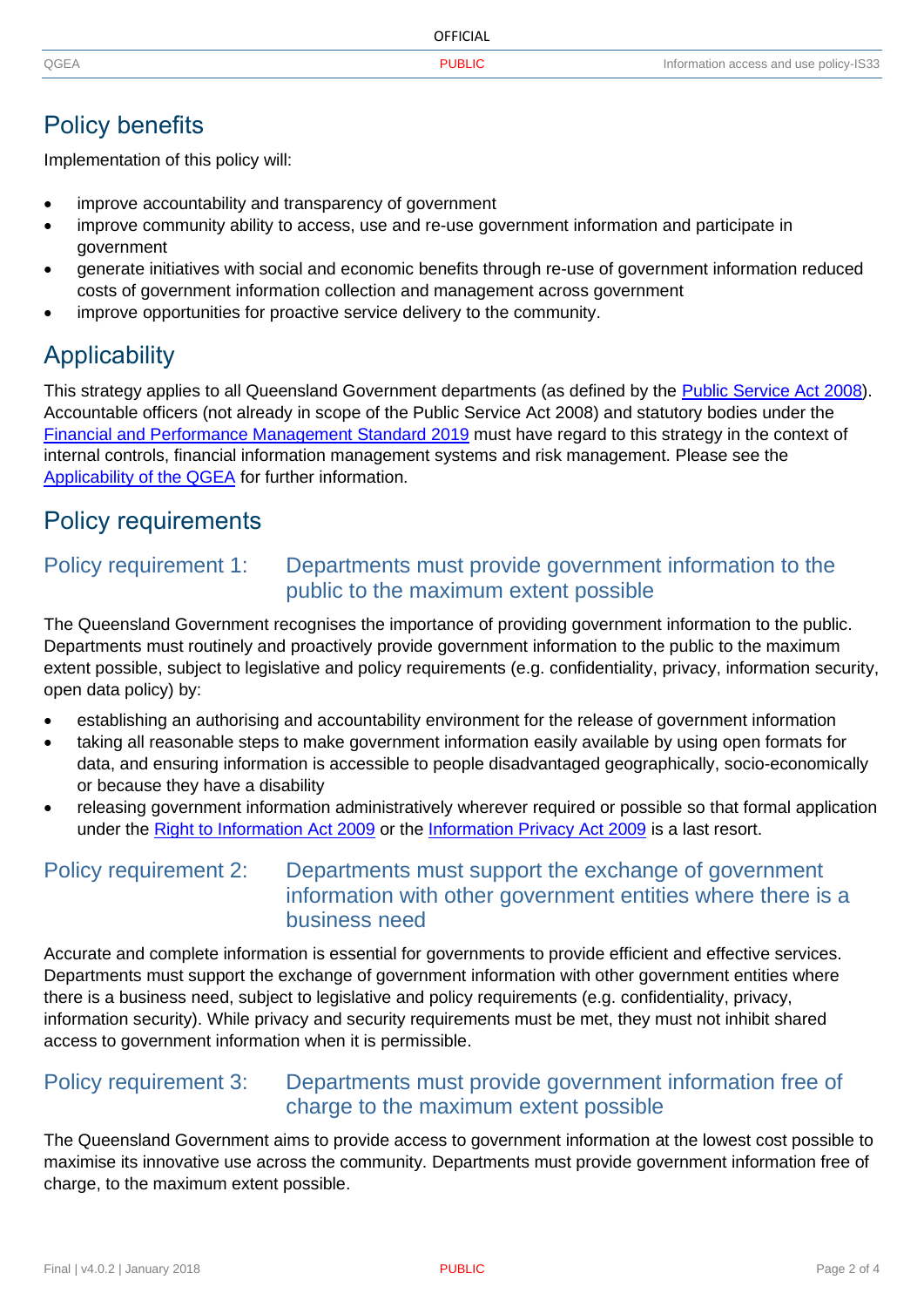|      | <b>OFFICIAL</b> |                                        |
|------|-----------------|----------------------------------------|
| QGEA | זו וםו ונ       | Information access and use policy-IS33 |

#### Policy requirement 4: Departments must apply a consistent information licensing framework to government information

Departments must apply a consistent licensing framework, to government information made available to the public, where copyright is owned by the State of Queensland. Queensland Government departments must apply [Creative Commons licenses.](https://creativecommons.org/licenses/) When applying Creative Commons licenses to government information or reviewing existing licences departments should use the version 4.0 (international licence). The least restrictive Creative Commons licence, CC Attribution BY is the default licence of preference. Section 1.3 (b) of the [Queensland Public Sector intellectual property principles](https://www.qld.gov.au/dsiti/assets/documents/ip-principles.pdf) gives examples of when departments might depart from the default position and select one of five other Creative Commons licences.

#### **Advice**

Implementation advice for this policy is available within the:

- Information access and use quideline
- Determining the ex-ante [release status of information](https://www.qgcio.qld.gov.au/documents/determining-the-ex-ante-release-status-of-information)
- [Queensland Public Sector intellectual property principles](https://www.qgcio.qld.gov.au/products/qgea-documents/2787-queensland-public-sector-intellectual-property-principles-factsheet)
- [Creative commons licensing](http://creativecommons.org.au/learn/government/)

#### Issue and review

Issue date: 22 January 2018 Next review date: January 2020

This QGEA policy is published within the QGEA and is administered by the Queensland Government Customer and Digital Group. It was developed by the Queensland Government Chief Information Office and approved by the Queensland Government Chief Information Officer.

### Implementation

This policy comes into effect from the issue date.

## Related QGEA domains

| <b>Classification framework</b> | <b>Domain</b>                                                                                                                                          |                                                                                                 |  |
|---------------------------------|--------------------------------------------------------------------------------------------------------------------------------------------------------|-------------------------------------------------------------------------------------------------|--|
| <b>Business process</b>         | BP-9.4 - Manage information and data<br>BP-9.7 - Facilitate information sharing and<br>communication<br>BP-9.7.3 - Prepare and distribute publications | BP-9.8 - Evaluate and audit information<br>BP-9.8.2 - Manage licensing<br>BP-9.8.3 - Manage RTI |  |
| Information management          | IM-4 - Information access and use<br>IM-4.1 - Access and accessibility<br>IM-4.2 - Licensing and rights management                                     | IM-4.3 - Pricing<br>IM-4.4 - Privacy<br>IM-4.7 - Exchange                                       |  |